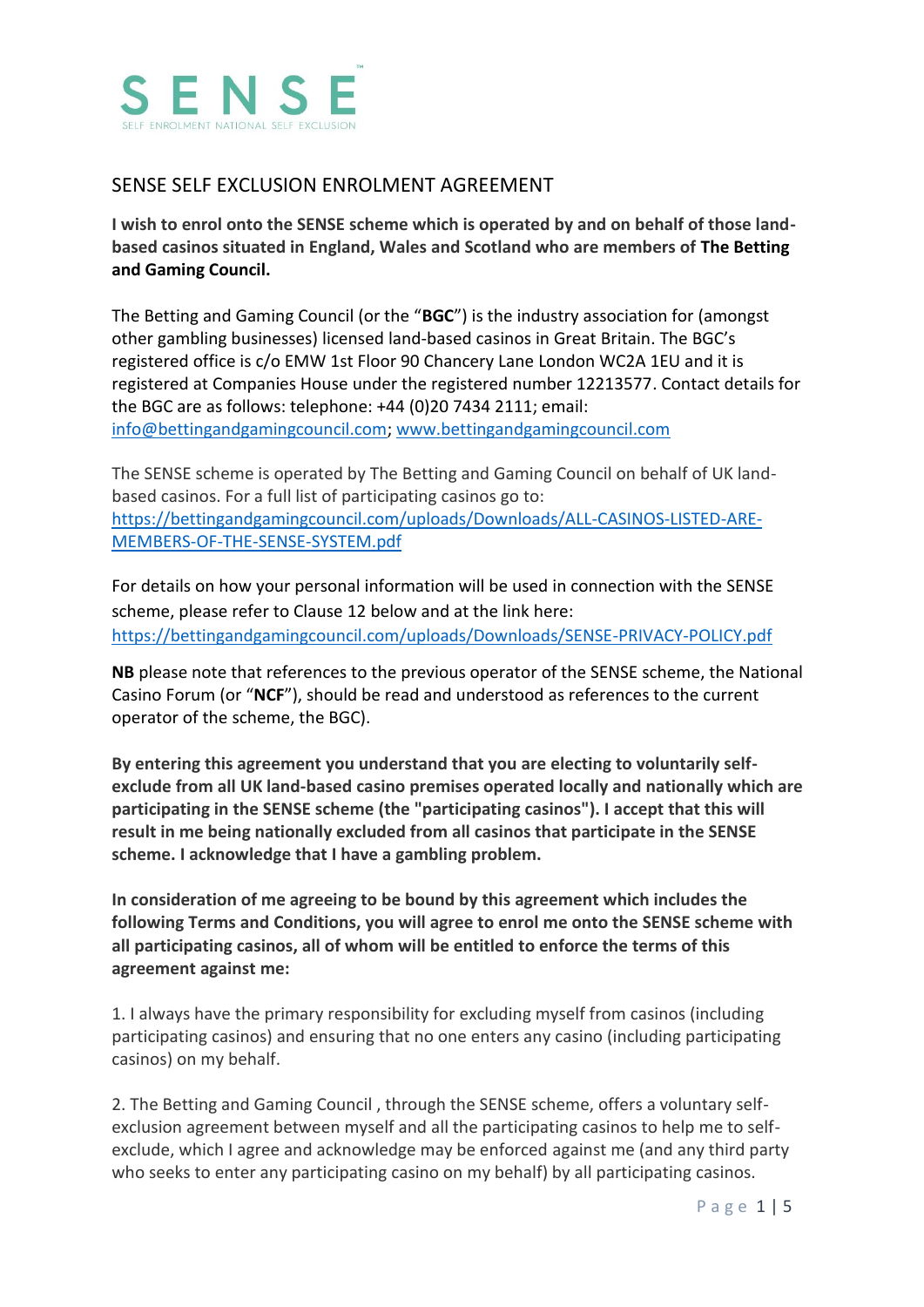

3. The minimum period of self-exclusion is 6 months and I cannot be removed from SENSE enrolment, or seek my removal or otherwise terminate my enrolment on the SENSE scheme, within that period. My enrolment will remain in place following that 6 months' period unless or until I attend at any casino participating in the SENSE scheme and, whilst there, make a request in writing to have my enrolment cancelled and for me to be removed from self-exclusion.

4. The end date of any existing self-exclusion agreements in place with one or more of the participating casinos will be varied in order to substitute in its place the end date of the SENSE voluntary self-exclusion once a SENSE enrolment application has been processed and I have thereby self-excluded through the SENSE scheme.

5. Within seven days of my enrolment with the SENSE scheme, my membership of, and any and all loyalty schemes held with, participating casinos will be closed and automatically cease and terminate (notwithstanding their specific terms of termination) and the participating casinos shall have no liability to me in respect of such closure and termination.

**6. Save for exercising my right to be removed from SENSE, I will not enter or attempt to enter any casino premises (and nor will I seek, request, procure or otherwise encourage any third party to enter or attempt to enter any casino premises to gamble on my behalf) whilst enrolled on the SENSE scheme and should I do so I will be considered to have breached this agreement.**

**7. Participating casinos will not be held liable for any matter whatsoever if I enter, or any third party on my behalf enters, a casino (including any participating casino) whilst selfexcluded through the SENSE scheme and I am and/or the said third party is able to gamble.**

**8. I accept and agree that if I gamble, or if any third party on my behalf gambles, in a participating casino whilst I am enrolled with SENSE, otherwise than in circumstances considered by the relevant participating casino in its sole discretion to be exceptional:**

**(1) money or money's worth staked by me, or by any such third party on my behalf, and any winnings arising therefrom will be forfeited; and**

**(2) gambling losses incurred by me, or by any such third party where they have gambled on my behalf, will not be reimbursed.**

**In the above respect, "money or money's worth staked" includes (without limitation) not only money, money's worth, gambling chips and/or tokens paid to and accepted by a participating casino in respect of a gambling transaction but also:**

**a) gambling chips and/or tokens in respect of which, in advance of any gambling transaction taking place, money and/or money's worth has been exchanged; and / or b) money, money's worth, gambling chips and/or tokens which have been inserted into a**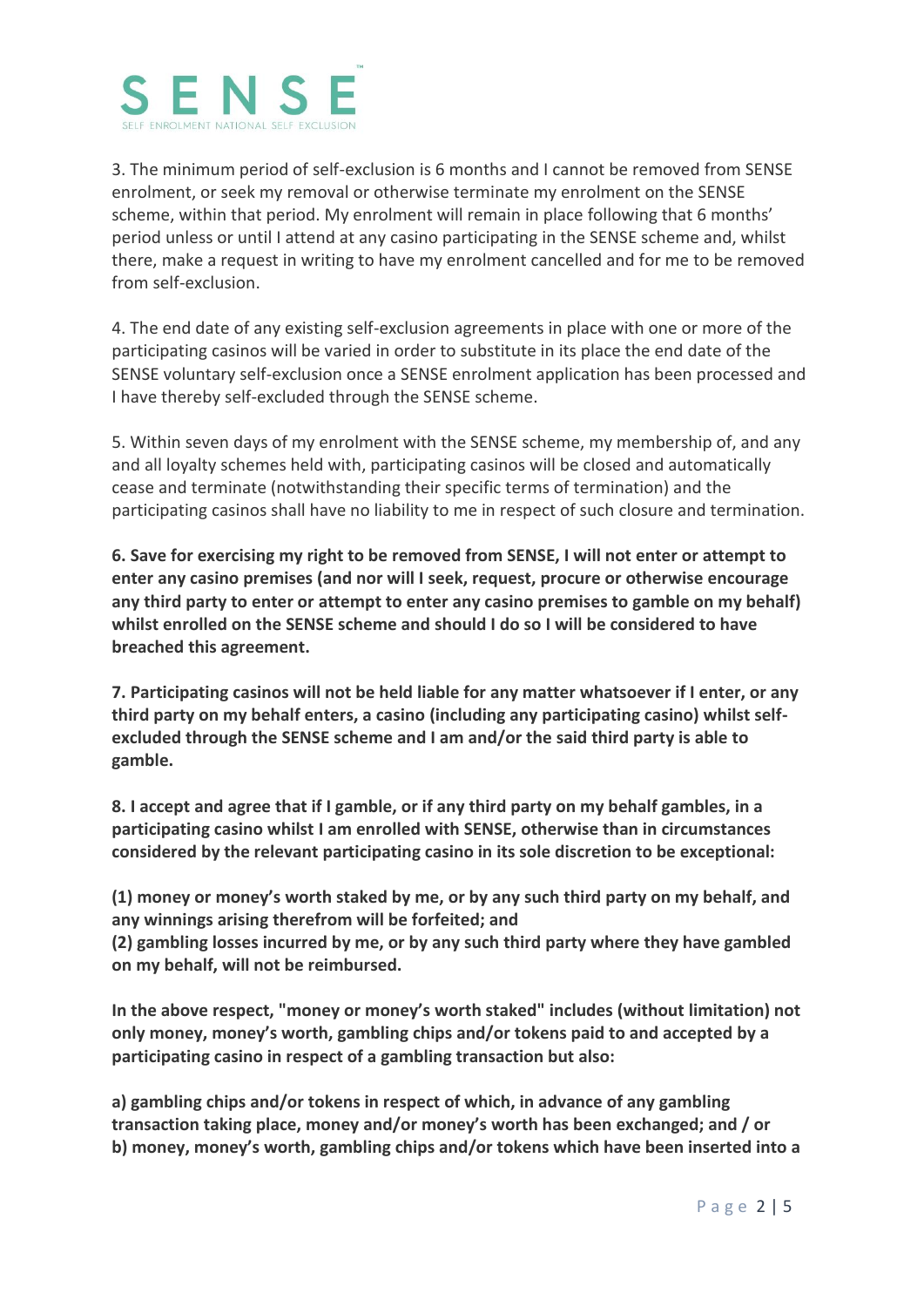

## **gaming machine or gambling terminal (whether or not any gambling transaction has taken place)**

9. My application to be removed from self- exclusion will not automatically be granted and I will be requested to discuss any such application with a casino manager.

10. A 24 hour time period may be required to elapse before I am allowed to enter a casino premises after my initial request for removal from the SENSE scheme.

11. The personal information and photograph I have provided in the SENSE enrolment form are accurate and, in the case of the photograph, is a true likeness of me.

## **12. Privacy Notice: Use of my Personal Information:**

I acknowledge that the Betting and Gaming Council and participating casinos will use (a) the personal information and photograph I have provided, (b) any personal information possessed or provided by participating casinos that is directly related to my self-exclusion, and (c) any additional personal information possessed or provided by the participating casinos or any of them that relates to breaches or attempted breaches by me and that may be useful to support my wish to be excluded from casino gambling and from all participating casinos, for the following purposes: (a) to provide the voluntary self-exclusion service that I have requested, (b) for the purposes of performing this agreement, including the enforcing of any rights and defending of any claims, (c) for the purposes of complying with their regulatory obligations; and (d) as otherwise may be set out in the SENSE privacy policy <https://bettingandgamingcouncil.com/uploads/Downloads/SENSE-PRIVACY-POLICY.pdf>

**NB** please note that references to the previous operator of the SENSE scheme, the National Casino Forum (or "**NCF**"), should be read and understood as references to the current operator of the scheme, the BGC).

For the avoidance of doubt, this Clause 12 overrides anything to the contrary in the SENSE privacy policy, to the extent of any conflict between them.

13. If any provision of the terms and conditions of any participating casino at any time conflict with any provisions of this agreement, this agreement shall prevail.

14. REMOVAL from enrolment with SENSE does not reinstate ANY membership that I may have had or ANY loyalty scheme I may have participated in.

15. I have been advised that it is in my own best interests not to take part in any form of gambling and I have been informed where I can obtain further advice about problem gambling.

16. No failure or delay by the Betting and Gaming Council (or a participating casino) to exercise any right or remedy provided under this agreement or by law shall constitute a waiver of that or any other right or remedy, nor shall it prevent or restrict the further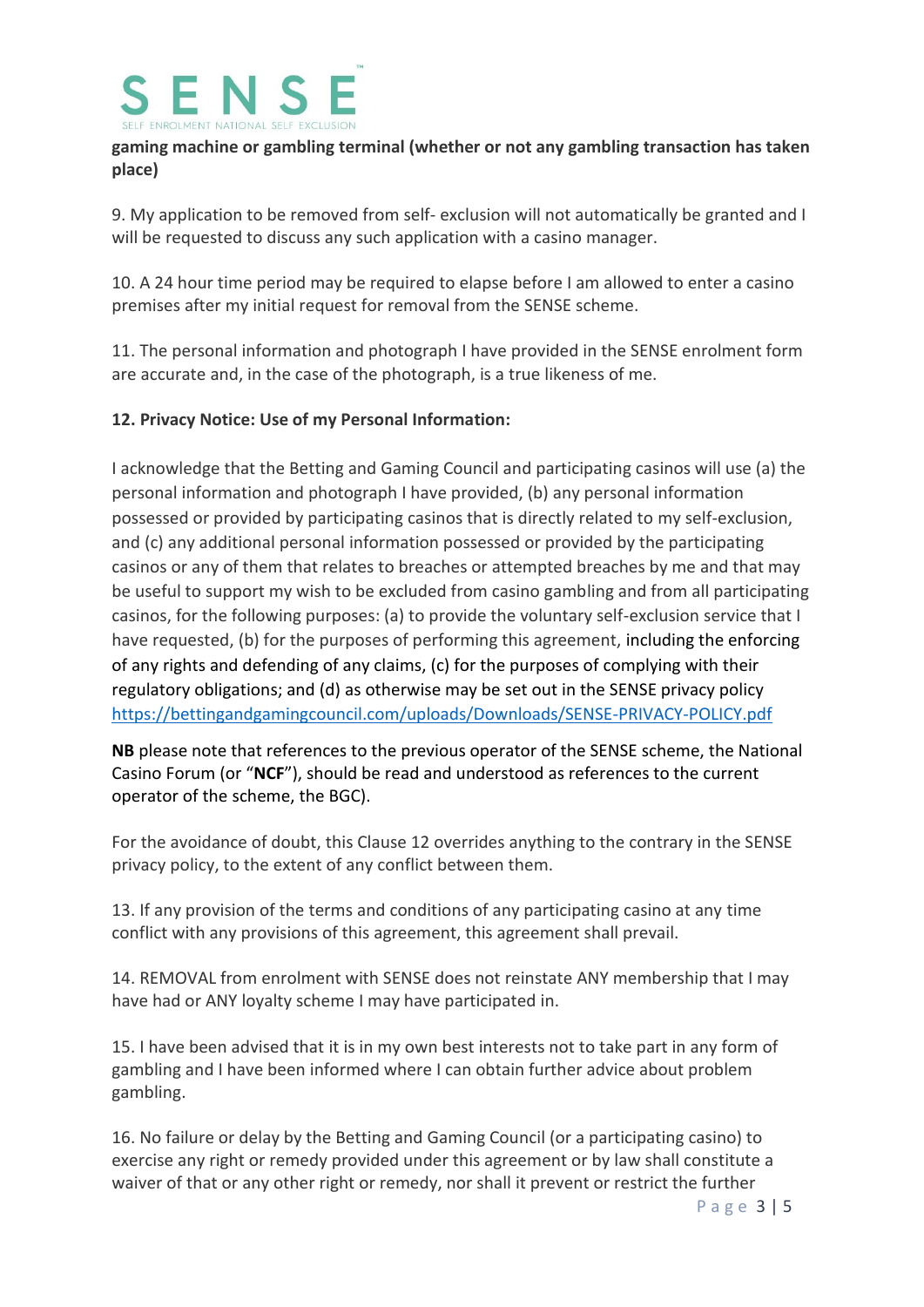

exercise of that or any other right or remedy. No single or partial exercise of such right or remedy shall prevent or restrict the further exercise of that or any other right or remedy.

17. Save in respect of the participating casinos being capable of enforcing the provisions of this agreement, a person who is not a party to this agreement has no right under the Contracts (Rights of Third Parties) Act 1999 to enforce any term of this agreement.

18. This agreement and any dispute or claim (including non-contractual disputes or claims) arising out of or in connection with it or its subject matter or formation shall be governed by and construed in accordance with the law of England and Wales.

**I release from any liability whatsoever the officers and employees of (a) each and all of the participating casinos, (b) the Betting and Gaming Council and acknowledge that I have no claims of whatsoever nature against them or any of them in the event that I fail to comply with this agreement or any part of it.**

**I have read and I understand the above conditions and I confirm that I have read and understood the SENSE scheme guidance that has also been provided and explained to me.** 

| Date:   |  |
|---------|--|
| Name:   |  |
| Signed: |  |